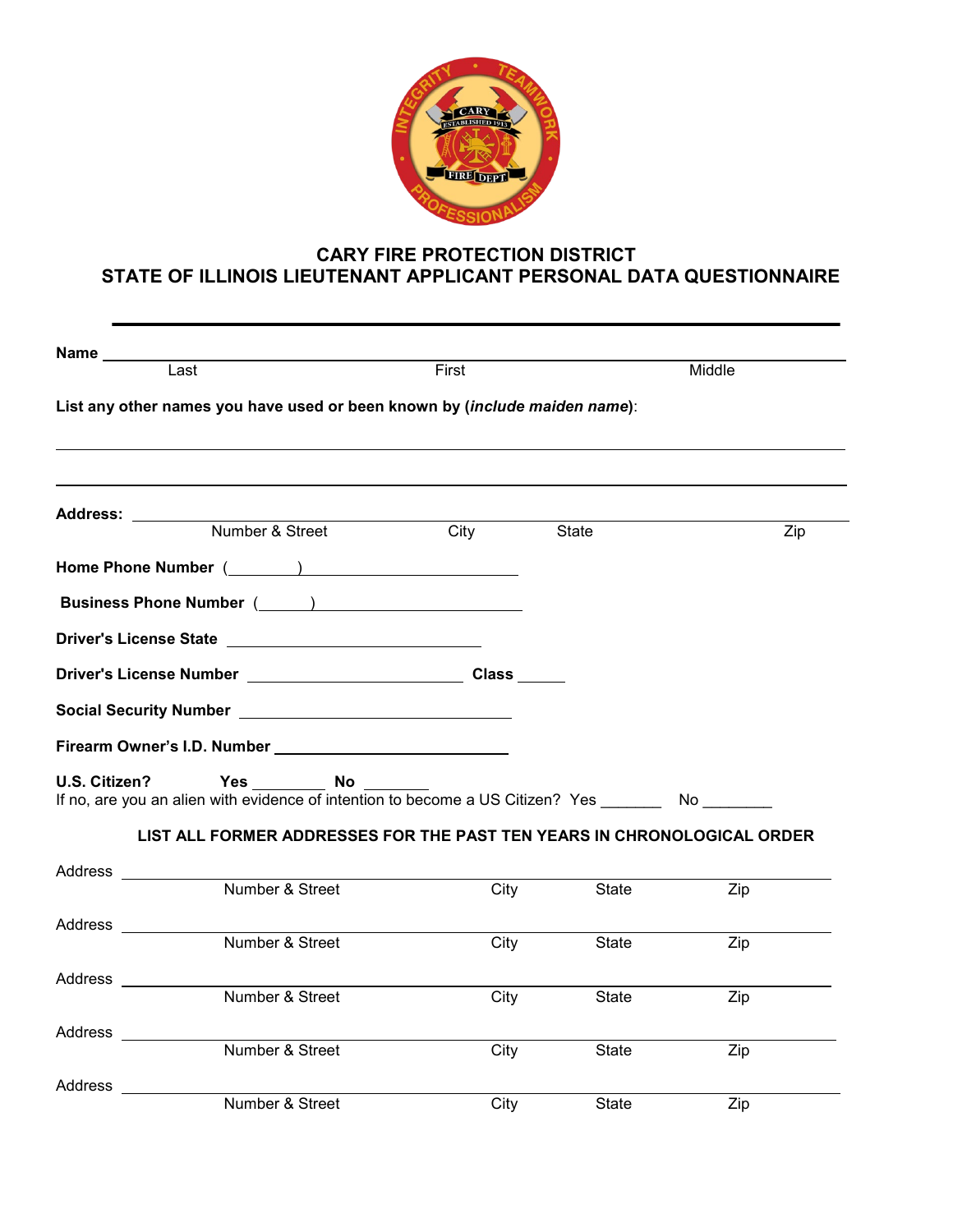## **EDUCATION**

### **CIRCLE HIGHEST GRADE COMPLETED**

| <b>GED CERTIFICATE</b>                                                                                                                                                                                                               | <b>HIGH SCHOOL</b>        | COLLEGE 1 2 3 4                          |                               |  |
|--------------------------------------------------------------------------------------------------------------------------------------------------------------------------------------------------------------------------------------|---------------------------|------------------------------------------|-------------------------------|--|
| <b>GRADUATE SCHOOL</b>                                                                                                                                                                                                               | M.A.                      | Ph.D. OTHER                              |                               |  |
| <b>Name and Address of School</b><br>(include City and State)                                                                                                                                                                        | Date(s) Attended          |                                          | <b>Graduate?</b><br>Yes No    |  |
|                                                                                                                                                                                                                                      |                           |                                          |                               |  |
| Undergraduate Education Learn and Contract and Contract and Contract and Contract and Contract and Contract and                                                                                                                      |                           |                                          |                               |  |
| Graduate Education <b>contract and the contract of the contract of the contract of the contract of the contract of the contract of the contract of the contract of the contract of the contract of the contract of the contract </b> |                           |                                          |                               |  |
| Trade Schools <u>experience</u> and the contract of the contract of the contract of the contract of the contract of the contract of the contract of the contract of the contract of the contract of the contract of the contract of  |                           |                                          |                               |  |
|                                                                                                                                                                                                                                      |                           |                                          |                               |  |
|                                                                                                                                                                                                                                      |                           |                                          |                               |  |
|                                                                                                                                                                                                                                      |                           |                                          |                               |  |
|                                                                                                                                                                                                                                      |                           |                                          |                               |  |
|                                                                                                                                                                                                                                      |                           |                                          |                               |  |
|                                                                                                                                                                                                                                      |                           |                                          |                               |  |
|                                                                                                                                                                                                                                      | <b>MILITARY</b>           |                                          |                               |  |
| Are you now or have you ever been in the military service?                                                                                                                                                                           |                           | $Yes \_\_No \_\_$                        |                               |  |
|                                                                                                                                                                                                                                      |                           |                                          |                               |  |
| Are you now or were you ever an active member of any branch of the U.S. Military Reserve Forces or National Guard                                                                                                                    |                           |                                          |                               |  |
| Unit? Yes ________ No _____                                                                                                                                                                                                          |                           |                                          |                               |  |
| Rank_                                                                                                                                                                                                                                |                           |                                          |                               |  |
|                                                                                                                                                                                                                                      |                           | <u>From_____________________________</u> | To <u>_________</u>           |  |
|                                                                                                                                                                                                                                      |                           |                                          |                               |  |
|                                                                                                                                                                                                                                      | <b>CONVICTION HISTORY</b> |                                          |                               |  |
| Have you ever been convicted of a crime other than minor traffic violations? Yes _________ No _______<br>If "Yes," explain below:                                                                                                    |                           |                                          |                               |  |
| <b>DATE</b><br>POLICE AGENCY                                                                                                                                                                                                         |                           | <b>OFFENSE</b>                           | <b>DISPOSITION</b><br>OF CASE |  |
|                                                                                                                                                                                                                                      |                           |                                          |                               |  |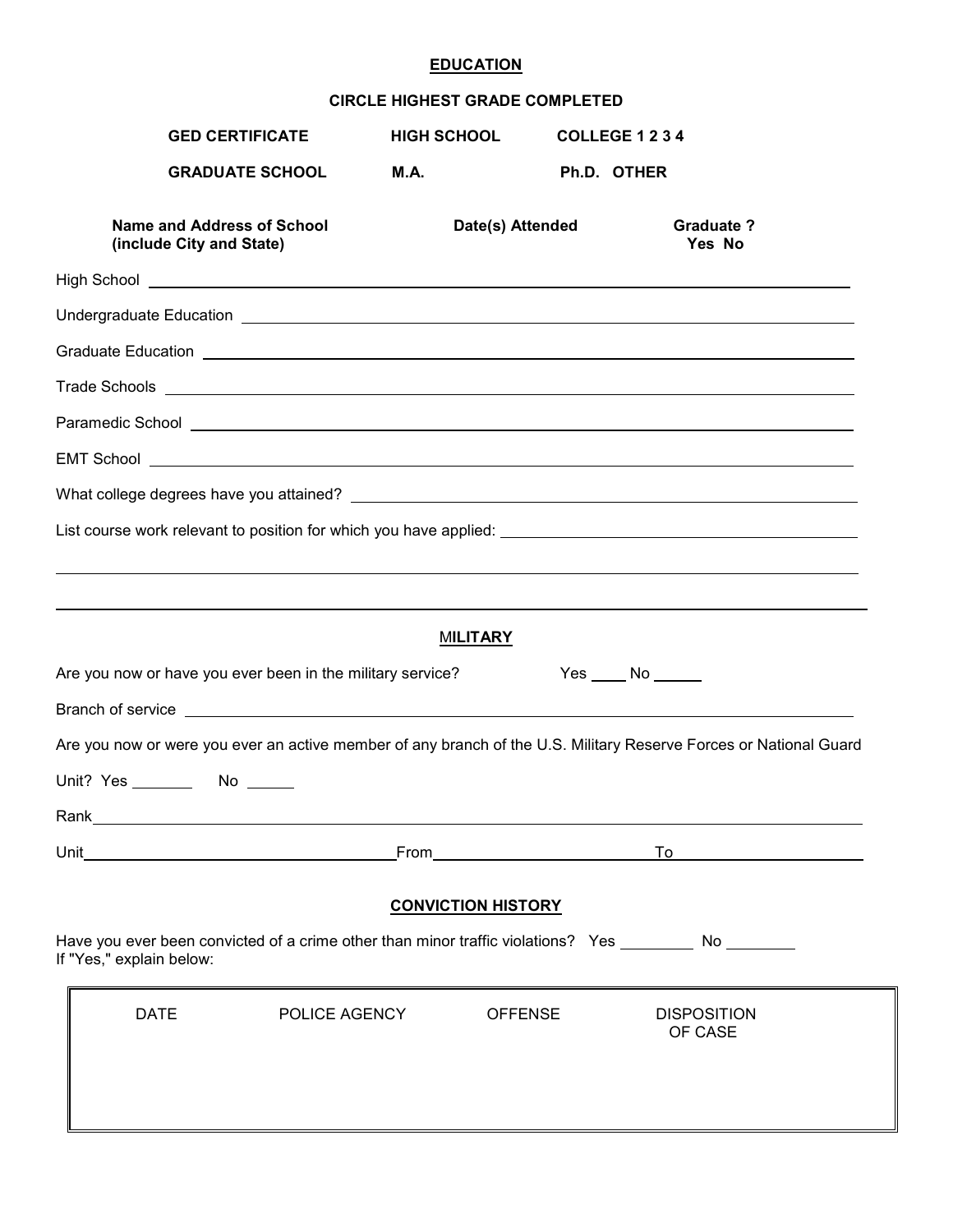List all traffic convictions you have had in the last four years. (If more room is needed, please type on a separate page and attach).

| <b>LOCATION</b><br>(City-State) |                                                                                  | <b>APPROXIMATE</b><br><b>DATE</b> |                           | <b>VIOLATION</b> | <b>DISPOSITION</b>                                                                                                                                                                                                                   |  |
|---------------------------------|----------------------------------------------------------------------------------|-----------------------------------|---------------------------|------------------|--------------------------------------------------------------------------------------------------------------------------------------------------------------------------------------------------------------------------------------|--|
|                                 |                                                                                  |                                   | <b>EMPLOYMENT HISTORY</b> |                  |                                                                                                                                                                                                                                      |  |
|                                 | military service in proper time sequence along with temporary or part-time jobs. |                                   |                           |                  | List all jobs you have had for the last ten years. Include periods of unemployment. Put your present job first. Include                                                                                                              |  |
|                                 |                                                                                  |                                   |                           |                  |                                                                                                                                                                                                                                      |  |
|                                 |                                                                                  |                                   |                           |                  |                                                                                                                                                                                                                                      |  |
|                                 |                                                                                  |                                   | City                      | State            | Zip                                                                                                                                                                                                                                  |  |
|                                 |                                                                                  |                                   |                           |                  |                                                                                                                                                                                                                                      |  |
|                                 |                                                                                  |                                   |                           |                  |                                                                                                                                                                                                                                      |  |
|                                 | Employed _______________ to Present                                              |                                   |                           |                  |                                                                                                                                                                                                                                      |  |
|                                 |                                                                                  |                                   |                           |                  | Phone <u>such and the set of the set of the set of the set of the set of the set of the set of the set of the set of the set of the set of the set of the set of the set of the set of the set of the set of the set of the set </u> |  |
|                                 |                                                                                  |                                   |                           |                  |                                                                                                                                                                                                                                      |  |
|                                 | Number & Street                                                                  |                                   | City                      | State            | Zip                                                                                                                                                                                                                                  |  |
|                                 |                                                                                  |                                   |                           |                  |                                                                                                                                                                                                                                      |  |
|                                 |                                                                                  |                                   |                           |                  |                                                                                                                                                                                                                                      |  |
|                                 |                                                                                  |                                   |                           |                  |                                                                                                                                                                                                                                      |  |
|                                 |                                                                                  |                                   |                           |                  |                                                                                                                                                                                                                                      |  |
|                                 |                                                                                  |                                   |                           |                  |                                                                                                                                                                                                                                      |  |
|                                 |                                                                                  |                                   |                           |                  |                                                                                                                                                                                                                                      |  |
|                                 | Address<br>Number & Street<br>City                                               |                                   |                           | State            | Zip                                                                                                                                                                                                                                  |  |
|                                 |                                                                                  |                                   |                           |                  |                                                                                                                                                                                                                                      |  |
|                                 |                                                                                  |                                   |                           |                  |                                                                                                                                                                                                                                      |  |
|                                 |                                                                                  |                                   |                           |                  |                                                                                                                                                                                                                                      |  |
|                                 | month-year month-year                                                            |                                   |                           |                  |                                                                                                                                                                                                                                      |  |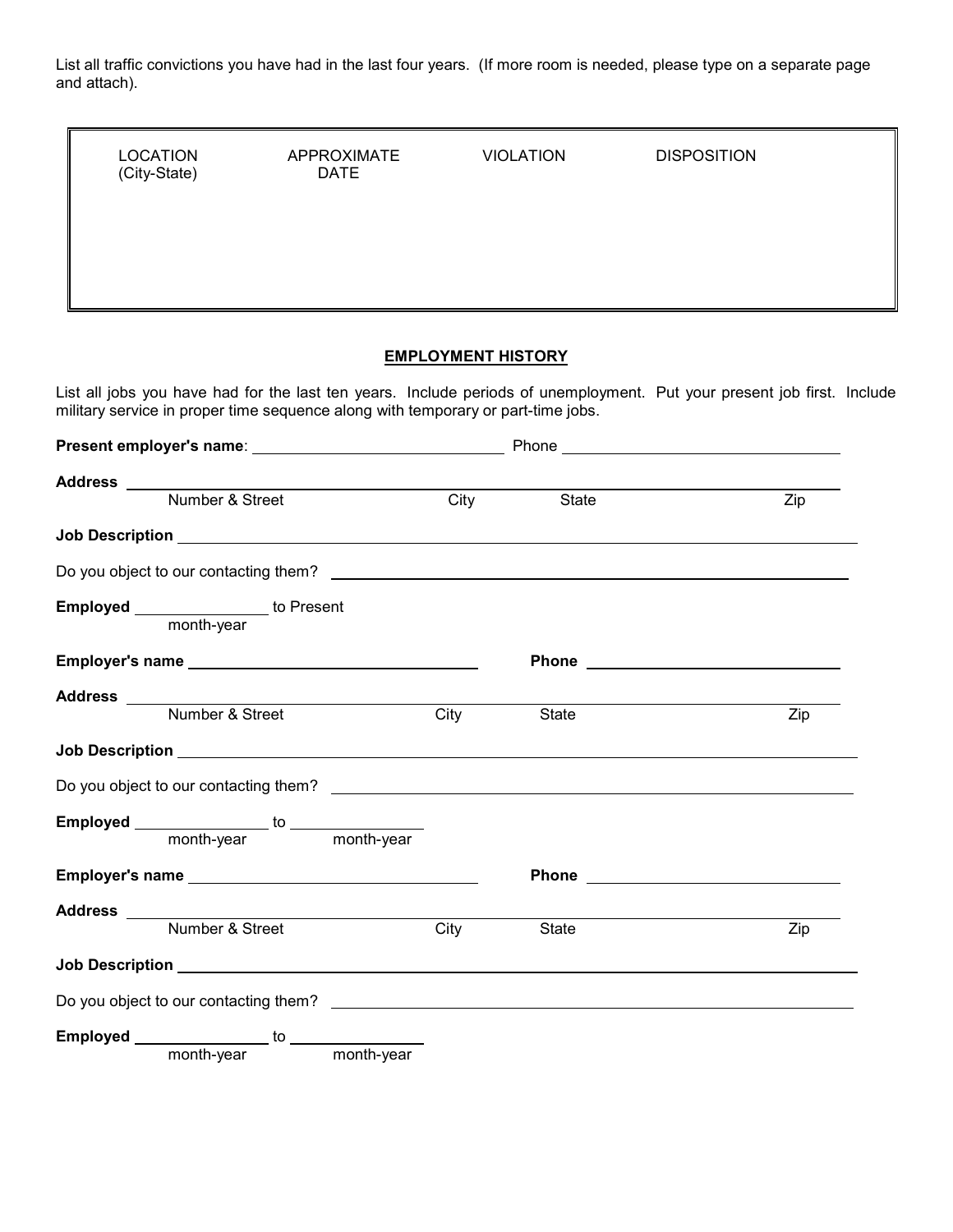| Address<br>Number & Street                                                       | City<br>State                                                                                                    | Zip |
|----------------------------------------------------------------------------------|------------------------------------------------------------------------------------------------------------------|-----|
|                                                                                  |                                                                                                                  |     |
|                                                                                  |                                                                                                                  |     |
|                                                                                  |                                                                                                                  |     |
| employment? Yes _____ No _____ If yes, please explain:                           | Have you ever been suspended or terminated, other than from an economic layoff, from any prior                   |     |
|                                                                                  |                                                                                                                  |     |
| under investigation? Yes _______ No _______ If yes, please explain:              | Have you ever resigned from any employment position because of misconduct or unsatisfactory performance or while |     |
| Have you ever taken a civil service exam?                                        | Yes__________    No _________                                                                                    |     |
|                                                                                  | Position on List                                                                                                 |     |
|                                                                                  |                                                                                                                  |     |
| Are you currently on any eligibility list(s)? Yes ______________________________ |                                                                                                                  |     |
|                                                                                  | If yes, indicate position applied for, status on list and expiration date of each: __________________________    |     |
|                                                                                  |                                                                                                                  |     |
|                                                                                  |                                                                                                                  |     |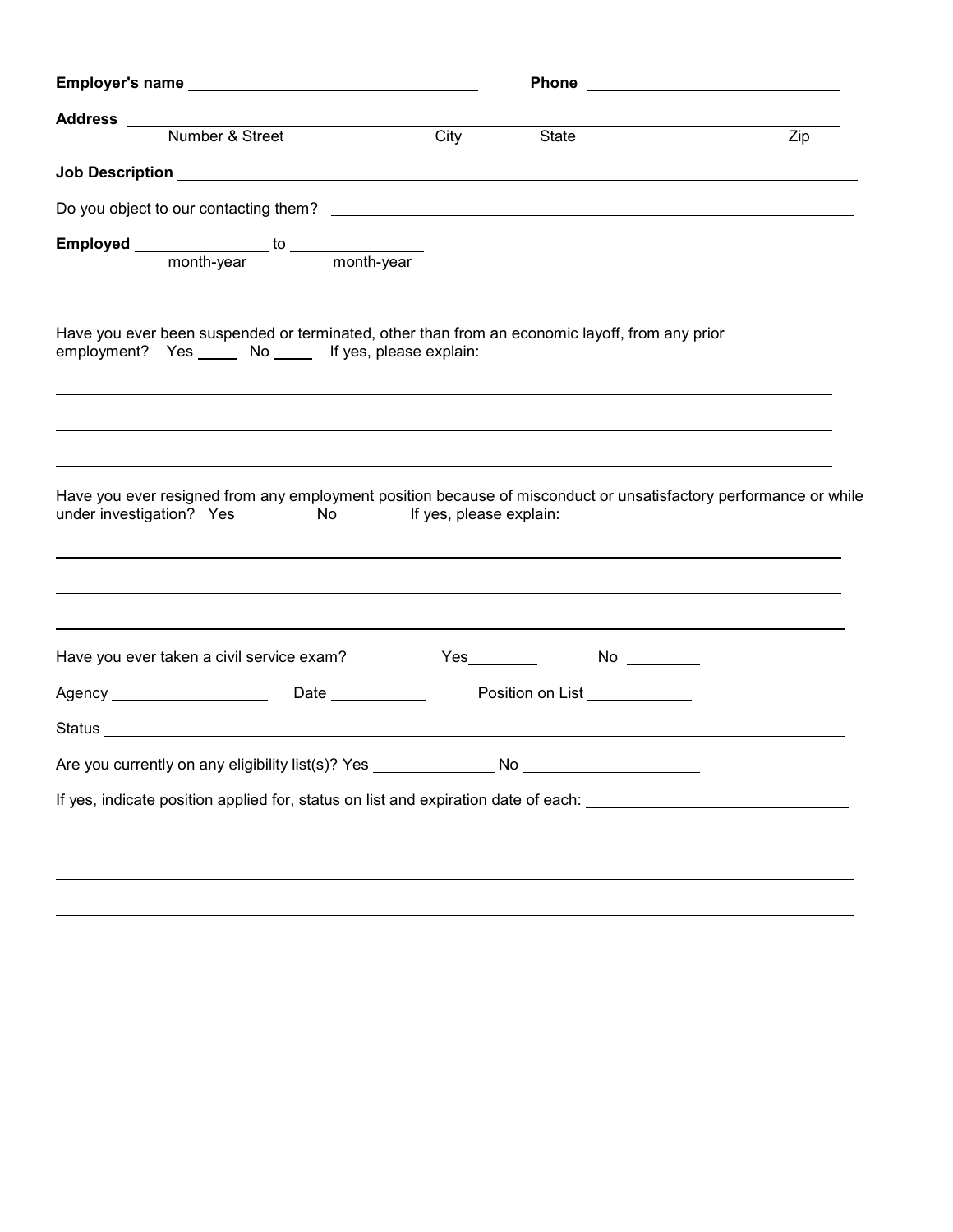### **REFERENCES**

Please list three adults not related to you and not former employers, who have known you for more than three years. All persons to whom you refer will be asked to appraise your character, ability, experience, personality, and other qualities.

| Name experience and a series of the series of the series of the series of the series of the series of the series of the series of the series of the series of the series of the series of the series of the series of the seri |                                                |  |
|--------------------------------------------------------------------------------------------------------------------------------------------------------------------------------------------------------------------------------|------------------------------------------------|--|
|                                                                                                                                                                                                                                | Business Phone ___________________________     |  |
|                                                                                                                                                                                                                                |                                                |  |
|                                                                                                                                                                                                                                |                                                |  |
|                                                                                                                                                                                                                                | Business Phone ______________________________  |  |
| Occupation _________________________________                                                                                                                                                                                   |                                                |  |
|                                                                                                                                                                                                                                |                                                |  |
|                                                                                                                                                                                                                                |                                                |  |
|                                                                                                                                                                                                                                | Relationship _________________________________ |  |
|                                                                                                                                                                                                                                |                                                |  |
|                                                                                                                                                                                                                                |                                                |  |
| Person(s) to be notified in case of emergency.                                                                                                                                                                                 |                                                |  |
|                                                                                                                                                                                                                                |                                                |  |
|                                                                                                                                                                                                                                |                                                |  |
|                                                                                                                                                                                                                                |                                                |  |
|                                                                                                                                                                                                                                |                                                |  |

 $\overline{\phantom{0}}$ 

 $\overline{\phantom{0}}$